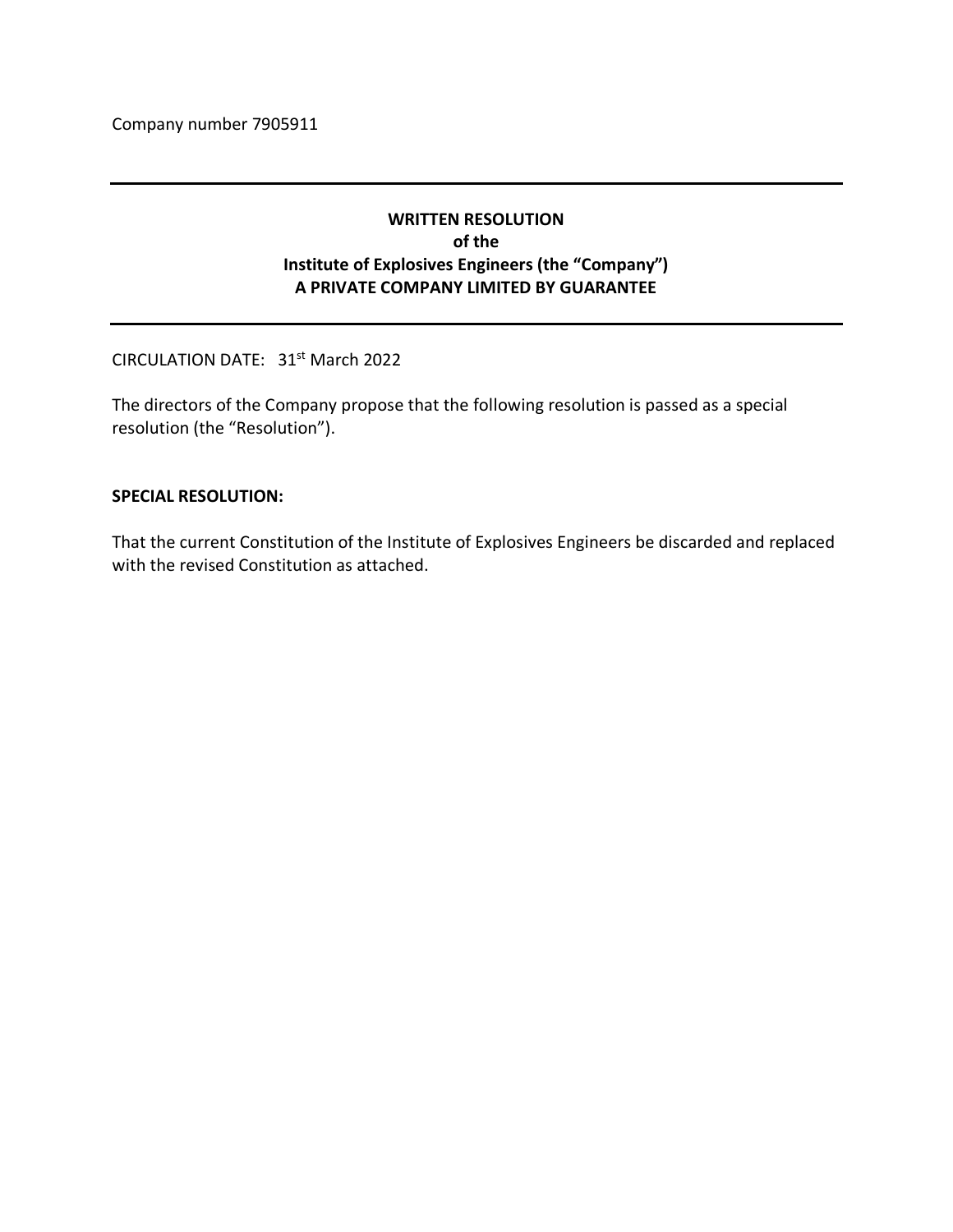

# **VOICE OF THE EXPLOSIVES INDUSTRIES**

**ARTICLES OF THE CONSTITUTION**

**EFFECTIVE FROM 29/04/2022**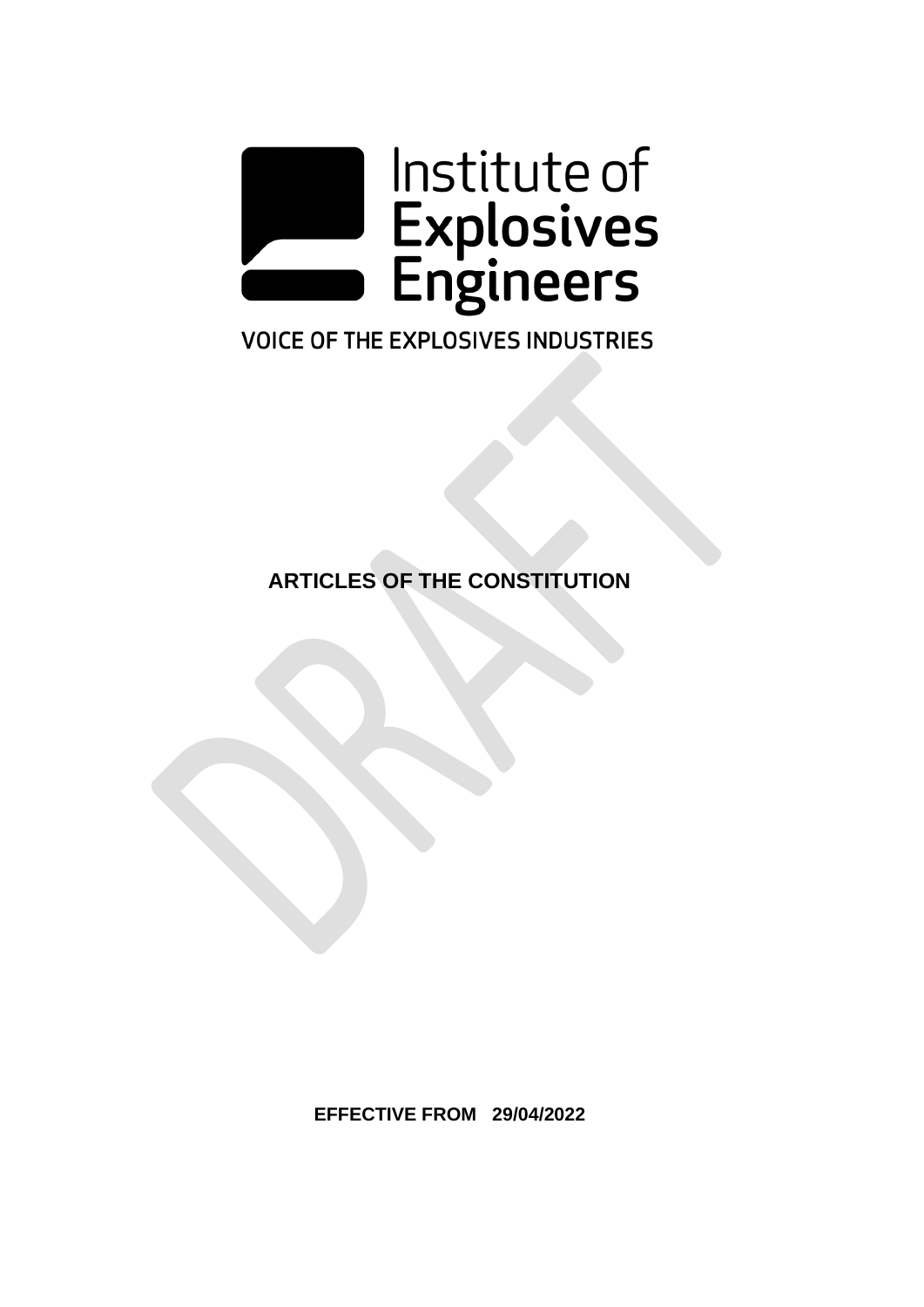

# <span id="page-2-0"></span>**Disclaimer**

This document is the property of the Institute of Explosives Engineers and the information contained herein is confidential. This document, either in whole or in part, must not be reproduced or disclosed to others or used for purposes other than that for which it has been supplied, without prior written permission from the Institute of Explosives Engineers, or, if any part hereof is furnished by virtue of a contract with a third party, as expressly authorised under that contract. The Institute of Explosives Engineers shall not be liable for any errors or omissions.

# <span id="page-2-1"></span>**Document Control**

| <b>Version</b><br><b>Date</b> | <b>Version</b> | <b>Author/Date</b> | <b>Reviewer/Date</b> | <b>Approval/Date</b> | <b>Comment</b> |
|-------------------------------|----------------|--------------------|----------------------|----------------------|----------------|
| 01/09/20                      | 2020           |                    |                      | 01/09/20             |                |
| 29/04/22                      | 2022           |                    |                      | 29/04/2022           |                |
|                               |                |                    |                      |                      |                |
|                               |                |                    |                      |                      |                |
|                               |                |                    |                      |                      |                |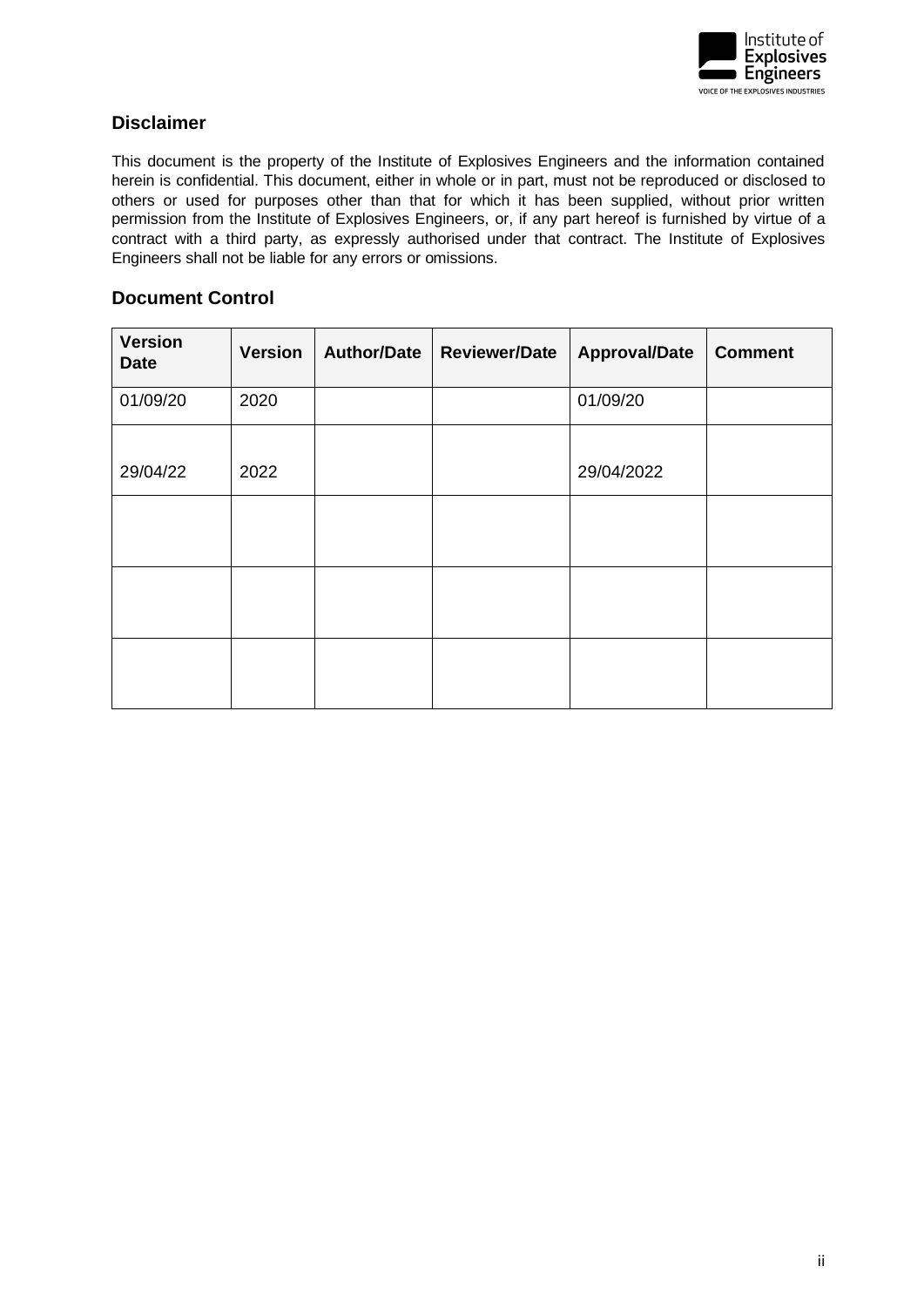

# Contents

| 1.               |  |
|------------------|--|
| 2.               |  |
| 3.               |  |
| 4.               |  |
| 5.               |  |
| 6.               |  |
| $\overline{7}$ . |  |
| 8.               |  |
| 9.               |  |
| 10.              |  |
| 11.              |  |
| 12.              |  |
| 13.              |  |
| 14.              |  |
| 15.              |  |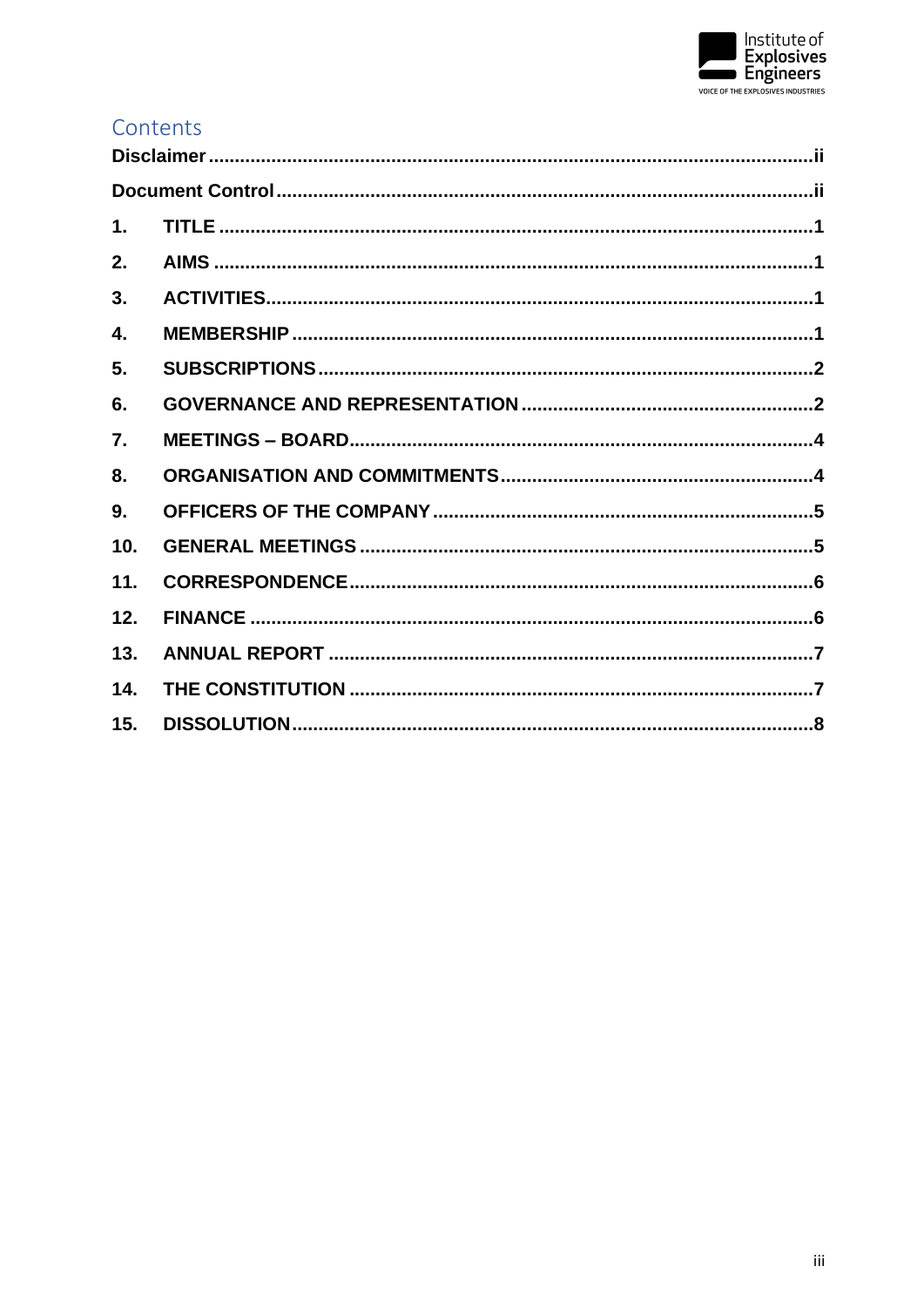

# <span id="page-4-0"></span>**1. TITLE**

1.1 The full title shall be the "Institute of Explosives Engineers" abbreviated to "IExpE" and referred to in this constitution as "the Institute".

### <span id="page-4-1"></span>**2. AIMS**

- 2.1 The aims of the Institute are:
- 2.2 To promote the professional standing of those who use explosives in their work either directly or indirectly and of those who engage in other fields relating to explosives and other energetic materials.
- 2.3 To maintain and enhance the professional standing of the Institute.
- 2.4 To act as a centre for technical excellence, for both members and outside agencies.
- 2.5 To promote such other activities as shall from time to time be approved by the Board.

# <span id="page-4-2"></span>**3. ACTIVITIES**

3.1 The Institute's aims shall be achieved by the following:

3.2 By promoting education, training, seminars and conferences and examinations to ensure the competence of members in their specialised fields of explosives technology, and by continuing professional development.

3.3 By maintaining a website and periodically publishing a journal with relevant articles.

3.4 By maintaining liaison, and working in collaboration, with government legislative and regulatory bodies to ensure the practicability of control measures imposed on the activities of those whose work involves explosives.

3.5 By maintaining and operating an effective Board and Institute Office.

3.6 By providing secretarial support, on request, to groups of members wishing to meet to exchange views and information on explosives technology in furtherance of their professional development.

3.7 By the drafting, acceptance and promulgation of Institute Procedures ('the Procedures'), which set down the rules and standards by which the Institute will manage its affairs.

#### <span id="page-4-3"></span>**4. MEMBERSHIP**

4.1 There shall be available membership of the Institute of Explosives Engineers at a number of grades the criteria for which the Institute will publish. Any changes or additions to the grades of membership will be formally agreed by the Board and will not become valid until ratified by the President.

4.2 The grades of membership, the requirements for admission to each grade, the admission procedure and membership entitlements are to be defined in the Membership Procedures, which shall formally be agreed by the Board and adopted by the Institute.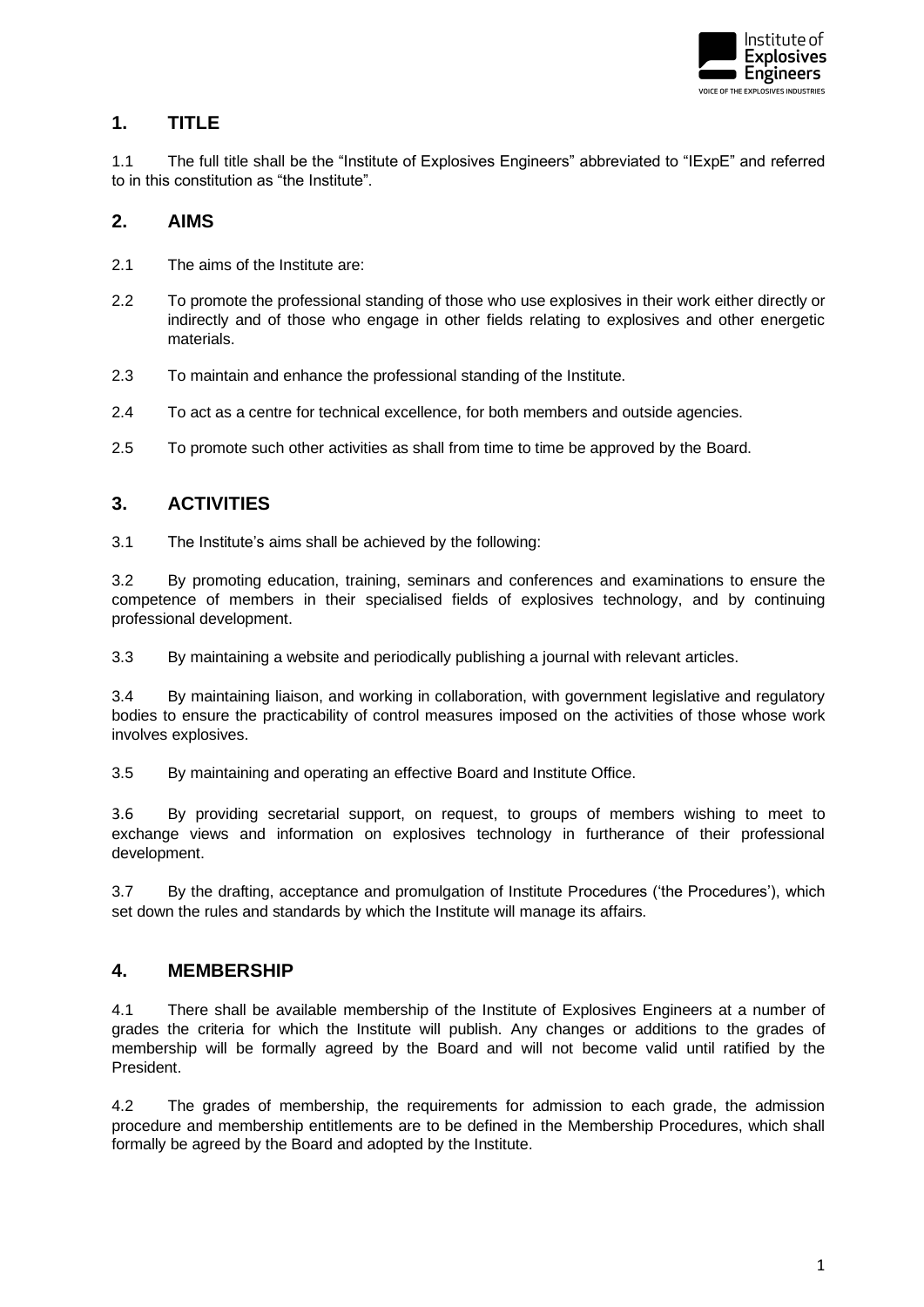

4.3 All applications for membership shall be made to the Institute Office in the format laid down at the time of application. The applicant will be informed of the result of his/her application but all grades of membership must be regarded as provisional until formally confirmed by the Institute.

4.4 The Institute may refuse any application for membership without explanation. In the event of refusal the applicant may appeal in writing. If an application is refused the fee paid by the applicant will not be refunded. The process of appeal is set out in the membership procedures.

4.5 Enrolment within the Institute will not become effective until the applicant's subscription has been paid. All enrolled members must abide by the constitution and procedures of the Institute.

### <span id="page-5-0"></span>**5. SUBSCRIPTIONS**

5.1 Subscriptions of all grades of membership will be determined annually.

5.2 A member whose subscription is overdue will be reminded. Failure of a member at any grade to pay the annual subscription by the due date is liable to result in the forfeiture of membership. A member forfeiting membership in this way may reapply for membership.

5.3 The membership may be annulled if good and sufficient reason is shown. A member will be advised not less than 28 days in advance of the date of intended annulment and may appeal against the annulment to the Board. The process of appeal is set out in the procedures.

5.4 A member who resigns or whose membership is cancelled will not be entitled to any refund of subscription.

5.5 Company Membership of the Institute shall cease if the Member has a liquidator or receiver appointed, except for the purposes of reconstruction.

5.6 The Institute Office is to maintain a register of all members.

# <span id="page-5-1"></span>**6. GOVERNANCE AND REPRESENTATION**

No member whose current subscription is unpaid shall be eligible to be a member of the Board of the Institute.

#### 6.1 The Institute Board

The Institute will have a Board not exceeding eleven voting members who shall manage the property, finance and affairs of the Institute in accordance with this constitution and may exercise all such powers of the Institute as are not required to be exercised by a General Meeting.

6.1.1 The Board shall consist of

6.1.2 The Chair, being the President.

6.1.3 Vice-Presidents elected by the Board from amongst the Board members, as the Board deems necessary, but there will be not more than four or not less than two, all to be without portfolio.

6.1.4 Board members elected by the membership, to complete the total of the Board.

6.1.5 The Institute Executive Officer will be a standing member of the Board but without voting rights unless specifically authorised by the Board.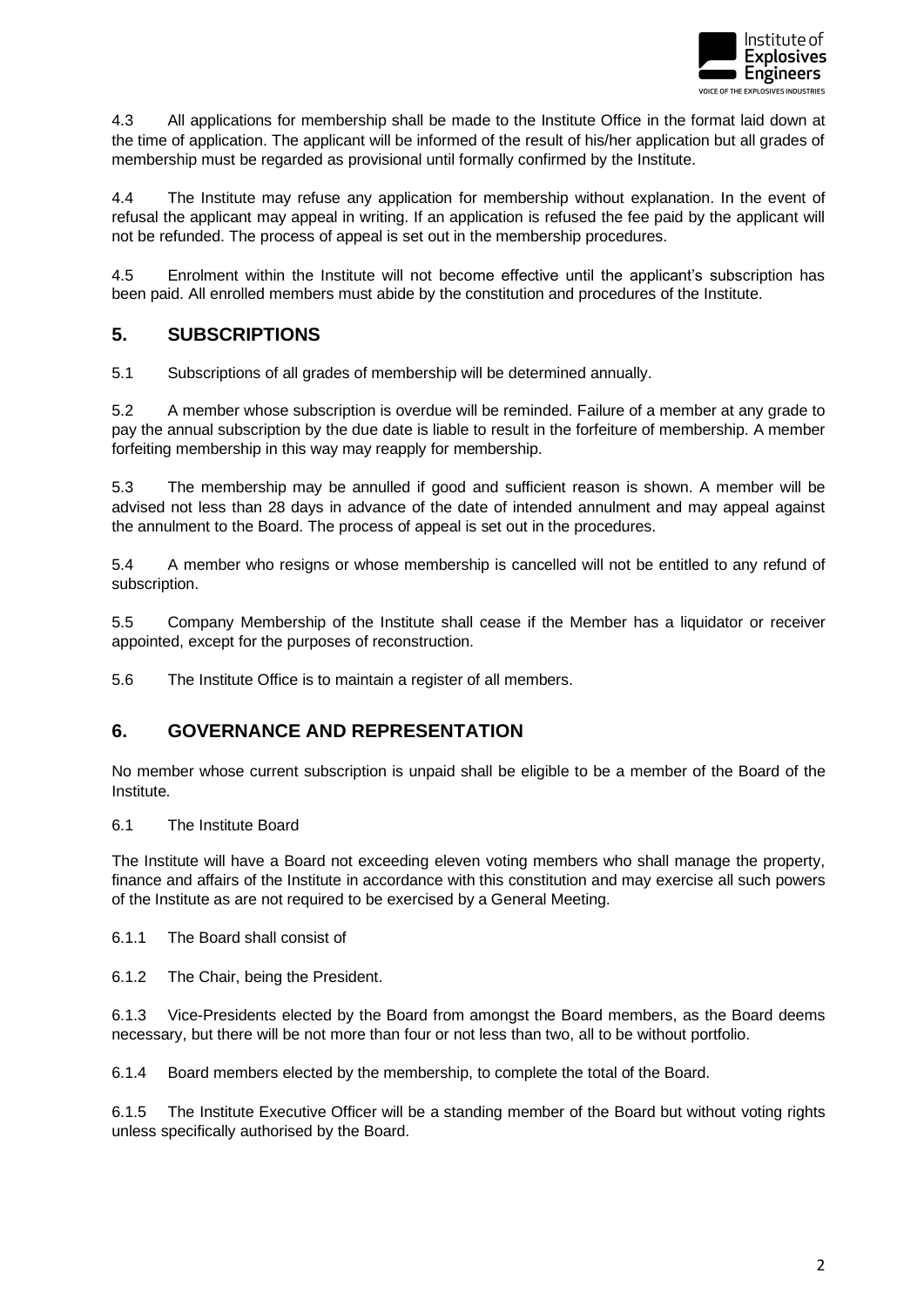

6.1.6 The Board may co-opt any such additional officers as may be needed from time to time to assist in the management of the Institute and in the achievement of its objectives for a term not exceeding the scope of their appointment, and in any event not continuing beyond the next Annual General Meeting (AGM) without the agreement of the Board.

6.1.7 Co-opted members are entitled to attend Board meetings but are not eligible to vote.

6.2 Election and Tenure of Board Members

6.2.1 The President will be elected by the Board at the last meeting prior to the AGM to serve in that office for a term of two sessions following the AGM at which that election takes effect. Once elected he/she will not be subject to further election until the close of that tenure.

6.2.1.1 "Session" means the period commencing with the appointment or reappointment of the President and Board at the Annual General Meeting and ending at the close of the next Annual General Meeting. `

6.2.2 The number of Vice Presidents required will be elected by the Board from the nominations received from Board members. The election will take place at the last meeting prior to the AGM and those elected will serve in office for a period of two sessions following the AGM

6.2.3 Board members not holding the above Offices of the Institute will be elected by the membership and serve on the Board for a period of two sessions following the AGM.

6.2.4 Board members can only apply for election for the number of terms specified namely: -

| 6.2.4.1 President      | Inaugural plus 1 consecutive term  |
|------------------------|------------------------------------|
| 6.2.4.2 Vice President | Inaugural plus 1 consecutive term  |
| 6.2.4.3 Board member   | Inaugural plus 2 consecutive terms |

6.3 Any member of the Board having completed their consecutive terms may submit a nomination for election three years after the expiry of their last term as a Board member.

6.3.1 Unless approved by the Board, a Board member may not hold the office of President more than once during their membership.

6.3.2 If a Board member, for any reason has a break in their consecutive service as a member or officer of the Board, the consecutive period will be reset from their subsequent re-election.

6.3.3 Notwithstanding any provision of the Constitution relating to the holding of an Annual General Meeting in any year, where by any unforeseen circumstance or a legal direction the Institute has need to either extend the period or cancel that meeting in that year, then the incumbent Board will continue to hold office until the ensuing Annual General Meeting is held.

6.4 Election to the board

6.4.1 Officers: If only one person stands for election as an Officer on the Board there will be no election, but that person will simply be deemed elected to the post. If more than one person stands for a position, all Board members will vote via a secret ballot. The person who gets the most votes from amongst the Board members will be elected.

6.4.2 Board members: If only one member stands for election for a vacancy on the Board no election will be held and subject to a vote by the Board will be deemed elected. If the number of nominations received for those seats that will become vacant on the Board exceeds the number of vacancies, then an election by the membership will be conducted in advance of the Annual General Meeting at which the vacancies will arise.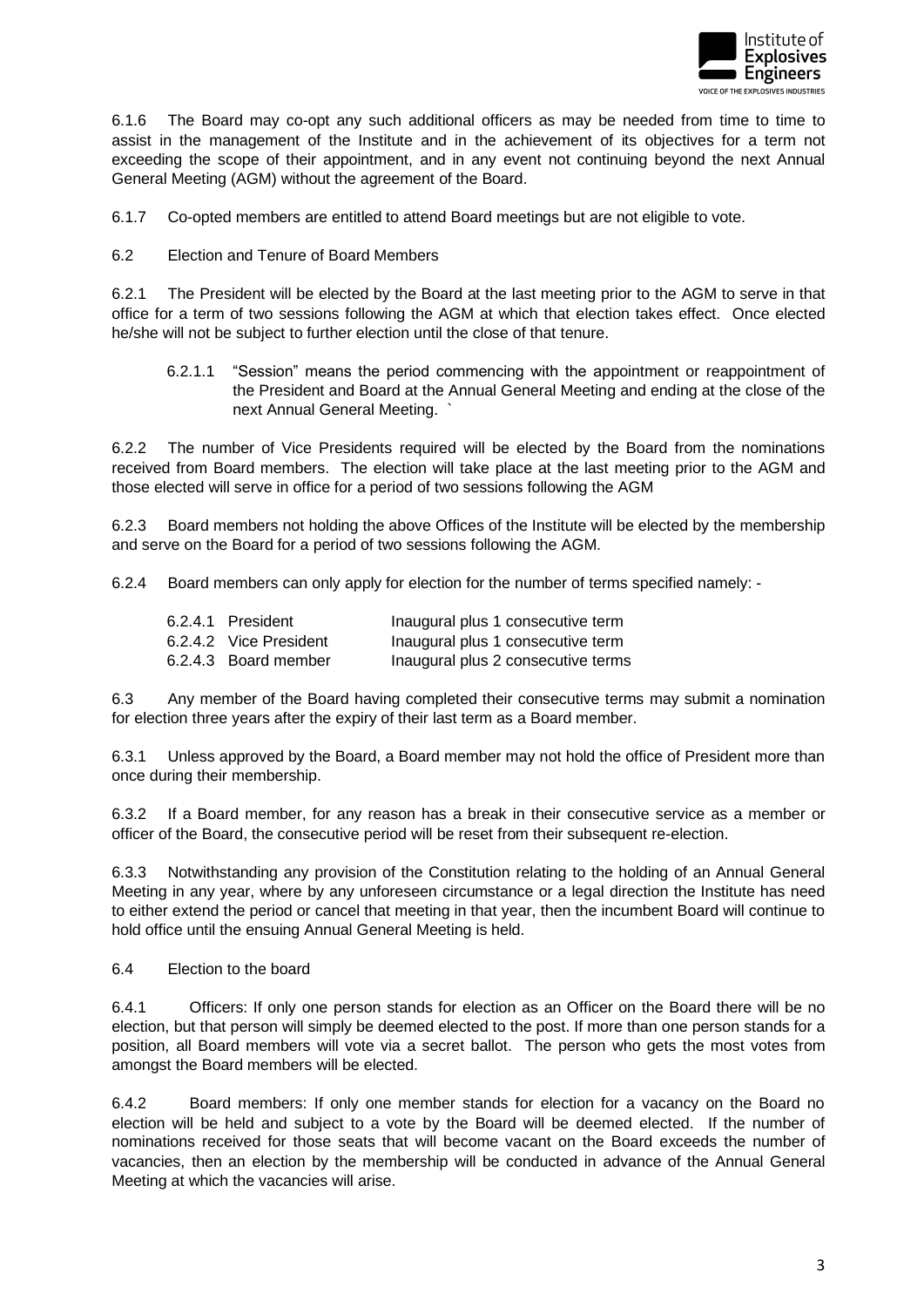

6.5 Only members of the Board who have served a two-session term as a Board member are eligible to become President of the Institute.

6.6 In the event of any circumstances (e.g. illness) affecting the ability of Board members to undertake their full tenure the Board may make reasonable deviations to periods of tenure and election timetables. Any deviations from the procedures set out in this constitution must be agreed by not less than 75% of voting Board members and the reasons for the deviation must be recorded in writing. In the event agreement cannot be reached the matter will be subject to a vote by the membership.

6.7 If a casual vacancy occurs amongst members of the Board, the Board should endeavour to coopt a member onto the Board to fill that vacancy. This member will then become subject to the election procedure at the appropriate time.

6.8 Members who qualify and wish to serve on the Board must complete a nomination form and submit the completed nomination form together with an election statement confirming the reasons for seeking election by the closing date and time, and to the place notified by the Institute Office.

6.9 Any Board member may be removed from the Board if not less than 75% of all the Board are in agreement. Where a proposal to remove a member is to be tabled every member of the Board must cast their vote. Any member who is the subject of such a proposal must be advised in writing at least 28 days in advance and given the opportunity to make representations to the Board prior to the vote. The Institute Disciplinary Procedure sets out the process for removal.

6.10 Board membership is a commitment as set out by the Board in its notes of guidance. Prior to appointment or election to the Board prospective members will be advised of the likely level of commitment required and the scope of the role. Training will be provided to Board members as appropriate to assist in the discharge of their functions.

### <span id="page-7-0"></span>**7. MEETINGS – BOARD**

7.1 The Board will meet four times each calendar year, or when called by a Director in accordance with the provisions of the Companies Act.

7.2 The Board may invite persons, being members of the Institute or not as the case may be, to attend specified meetings of the Board or any of its committees. Such persons will not be entitled to vote.

### <span id="page-7-1"></span>**8. ORGANISATION AND COMMITMENTS**

In exercising the functions of governance, not withstanding any other provisions made by or within this Constitution, the following are applicable.

8.1 The Executive Officer may establish and disband sub-committees or working groups and arrange other meetings for promoting the objectives of the Institute.

8.1.1 In so far as it relates to sub-committees or working groups, the Executive Officer will report actions in relation to these to the Board.

8.1.2 The Board may convene panels as necessary to deal with any matter within its remit or as are specified in the Institutes procedures.

8.2 The Institute office will undertake any necessary liaison and interaction with all sectors and update the Board accordingly.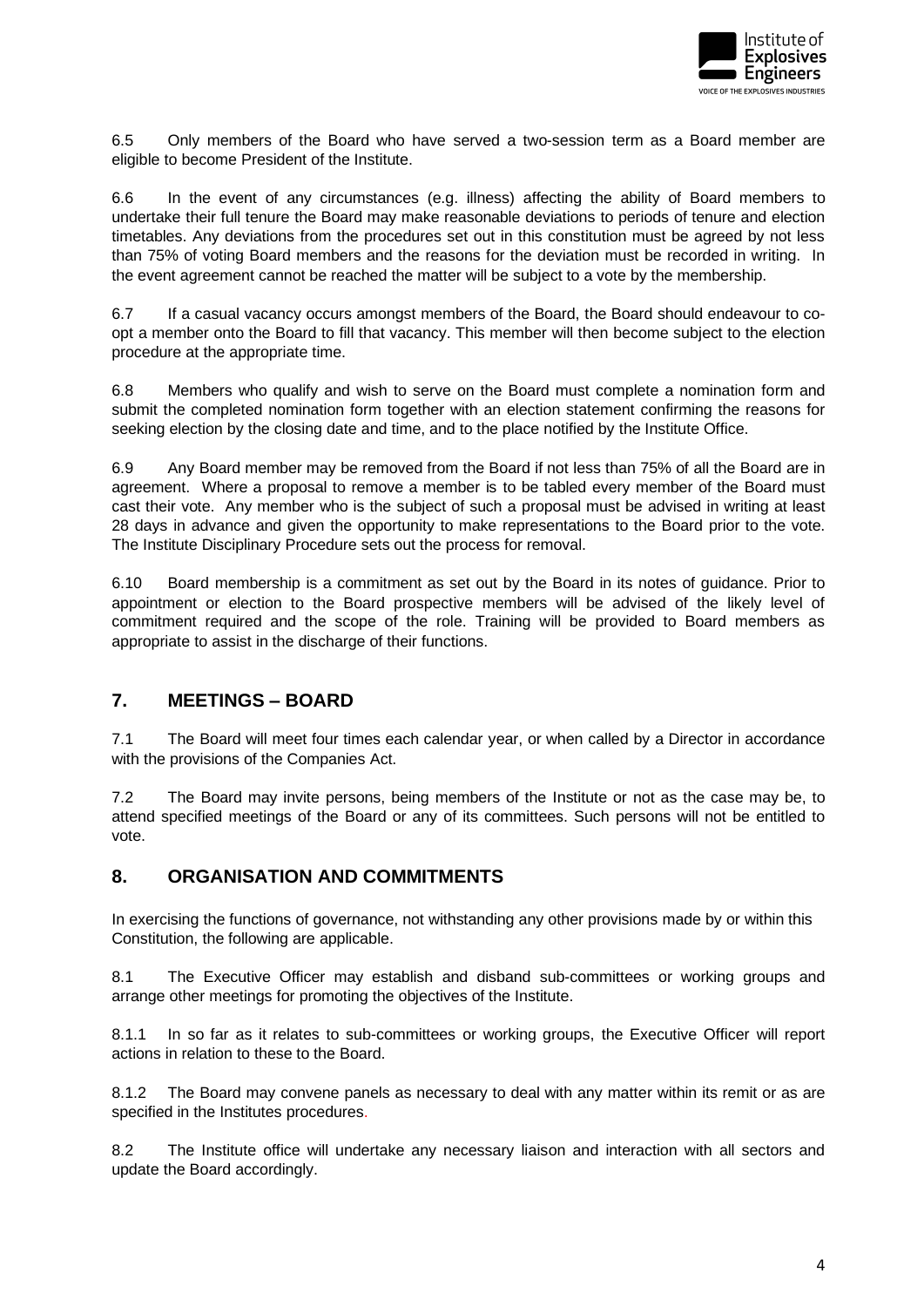

# <span id="page-8-0"></span>**9. OFFICERS OF THE COMPANY**

9.1 The Directors of the Institute for the purposes of the Companies Act are the holders of the following offices:-

9.1.1 The President

9.1.2 No less than 2 Vice Presidents as agreed by the Board.

9.1.3 The Institute Executive Officer

9.2 Save for the Institute Executive Officer all other directors shall be non-executive. The Board may at its discretion appoint from its number additional non-executive Directors.

9.3 These persons must be formally registered at Companies House as Directors of the Institute.

9.4 The position as a director will end when that person no longer holds an office specified in this Article.

9.5 The Institute will maintain a register of its Directors to comply with the Companies Act.

9.6 The Directors' powers do not exceed those of any Board member.

9.7 All Board members, whether Directors or not, should be mindful of their duties, particularly in relation to disclosure and potential conflicts of interest. Any Board member who believes a conflict of interest may exist in relation to any decision to be made by the Board should declare the conflict and abstain from any vote, and if appropriate any discussion.

#### <span id="page-8-1"></span>**10. GENERAL MEETINGS**

10.1 No member whose current subscription is unpaid shall be entitled to vote.

10.2 A General Meeting is to be held at least once in any consecutive 15-month period at a time and place fixed by the Board and notified to members in advance. Any member wishing to have an item placed on the agenda is to notify the Institute Office in writing prior to the last Board Meeting before the date of the AGM, where the item is to be considered.

10.2.1 The Board may where it considers it appropriate make arrangements for Members to participate in a General Meeting by arranging: -

- 10.2.1.1 to conduct the meeting at more than one place simultaneously or
- 10.2.1.2 to conduct the meeting using an electronic platform that allows members remote access to the meeting; or
- 10.2.1.3 by a combination of attended and electronic meetings

10.2.2 In the event of any exceptional circumstance or as a result of legal directives outside the control of the Institute, the Board may arrange for a meeting to be conducted using solutions as are available to satisfy the circumstances or requirements placed on the holding of such a meeting.

10.2.3 A meeting that is conducted under the provisions of the preceding two paragraphs will include the requirements for those wishing to participate in that General Meeting to: -

10.2.3.1 register prior to the meeting to allow the allocation of their place; and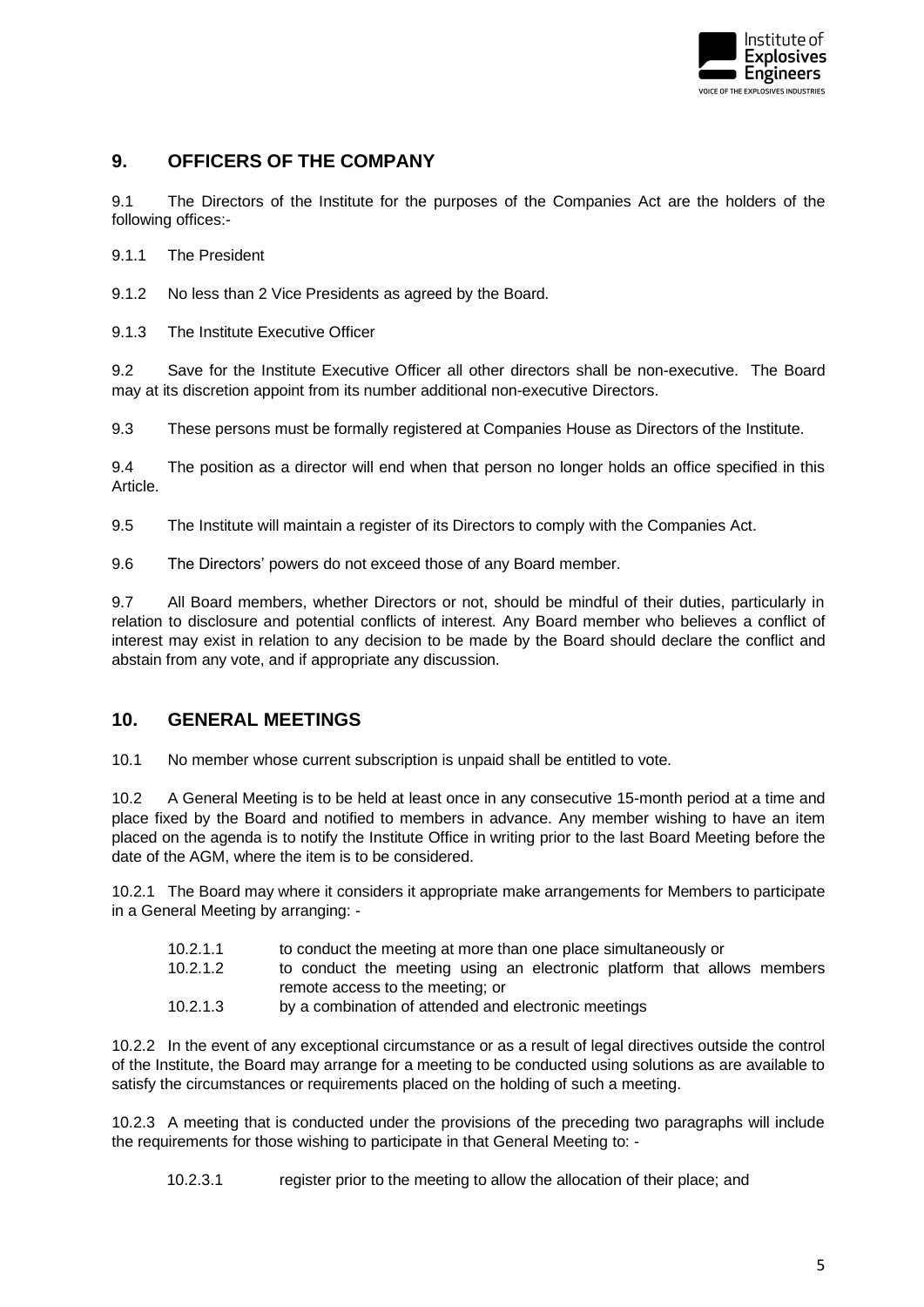

10.2.3.2 to vote remotely in advance of that meeting on any resolution or motion that has been placed on the agenda requiring a vote of the membership. The last time and date that a vote can be cast will be in accordance with the requirements laid down in the Companies Act, 2006.

10.3 An extraordinary or special General Meeting is to be convened under the following circumstances –

10.3.1 At the request of the majority of the Board, or

10.3.2 At the written request of a number of members, that being a number greater than 5% of the paid-up membership of the Institute. Such a request is to be signed by all the members requesting the meeting, stating the intended purpose of the meeting.

10.4 Any General Meeting will consider only the agenda items in the notice convening the meeting.

10.5 Voting at General Meetings is by show of hands: proxy, email or other approved electronic form of voting. Whilst members may use any of the voting methods specified for that meeting, each member is only entitled to one vote on any resolution or proposal tabled for that meeting.

10.6 For voting at an extraordinary or special General Meeting, a quorum shall be achieved when 20 voting members (of any grade) not including those persons who sit for the time being on the Board, are present. If a quorum is not present after 30 minutes after the time set for that General Meeting, the meeting, if convened at the request of members, is to be dissolved.

10.7 In the case of any other General Meeting, it will continue with those members present forming a quorum to conduct the business defined on the agenda with the express exclusion that the dissolution of the Institute shall not be proposed or voted upon unless the conditions of Article 15 are precisely met.

### <span id="page-9-0"></span>**11. CORRESPONDENCE**

11.1 Correspondence with individual members may be by an entry or enclosure in the journal or by post, email or any other accepted electronic means or by a combination of these, to the last known address of the member.

11.2 It is the responsibility of each member to provide the Institute with a current postal and/or email address and to notify the Institute of any changes when these take place.

11.3 In the event that a member has failed to make changes in their recorded details, the Institute is not liable for the non-receipt of any document etc it sends that it is legally required to provide to the member.

11.4 The members having consent, documents required to be provided to members under the Companies Act 2006 and subsequent amendment thereto, may be circulated to the membership by way of a website, subject to notification to the members that a document has been lodged on the website and its location thereon.

#### <span id="page-9-1"></span>**12. FINANCE**

12.1 The Board will ensure that the finances are properly managed and supervised in accordance with its published policy and the procedures.

12.2 In undertaking its responsibilities, the Board may: -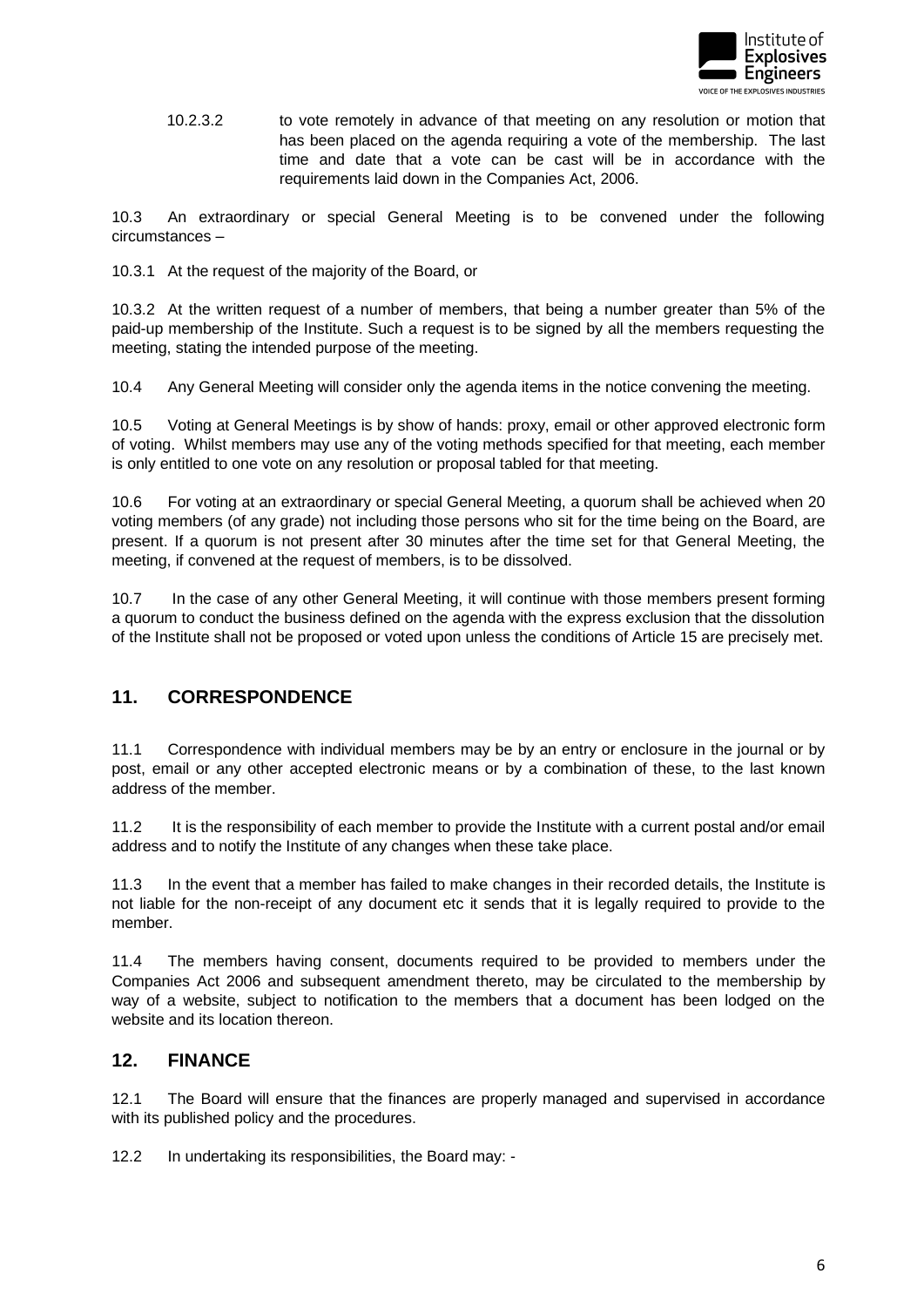

12.1.1 Delegate subject to appropriate conditions, such financial functions as it deems necessary, to an Officer or employee of the Institute for the conducting of normal and routine Institute operations and responsibilities.

12.1.2 Appoint an independent financial scrutiniser to undertake a review of the accounting at an appropriate frequency and report on the financial position.

12.3 Only the President or a Vice President can authorise payments on behalf of the Institute where the amount is to exceed any spending limit specified by the Board. Payments in any other circumstances must be authorised by a minimum of two of these persons.

12.4 The Board will designate who shall have the power to sign contracts on behalf of the Institute. The Board will delegate appropriate decisions to enter into or withdraw from contracts to the Executive Officer, who will advise the Board of these. In the absence of the Executive Officer only in circumstances of urgency will the matter be referred to the President or a Vice President. Any such circumstances must be notified to the Board as soon as practicable.

12.4.1 Any contract entered into by the Institute must be notified to the Board and, where the expenditure is not in relation to the situations that have been delegated by the Board, the approval from the Board should be obtained before commitment to that contract(s).

12.4.2 Subject to the process for approval being followed, Board members can only enter into contracts with, or on behalf of the Institute, subject to due consideration and declaration of any conflict of interest.

12.4.3 Contracts will be managed in accordance with a Procedure.

12.5 The finances of the Institute will be reported at each Board meeting.

12.6 The annual accounts of the Institute shall be prepared by an external, independent, and suitably qualified person approved by the Board.

12.7 A report on the financial position of the Institute shall be made at the Annual General Meeting. Copies of this report are to be available to all members attending and to any other member who requests a copy.

12.8 In accordance with requirements of the Companies Act, 2006, the annual accounts for the completed financial year will be provided to every member no later than the end of the period for filing with the Companies Registrar or if delivered to that person earlier, on that date. The provision will normally be complied with by the inclusion of the relevant accounts in the Institute's Journal.

### <span id="page-10-0"></span>**13. ANNUAL REPORT**

13.1 A report of the Institute's activities since the previous General Meeting is to be prepared by the Institute Office and presented at the General Meeting. Copies of the report are to be made available to all members and a summary report published in the next available issue of the Institute's Journal.

13.2 Members undertaking various roles within the Institute may be requested by the Institute to provide a submission for inclusion in the report to the Annual General Meeting. Such requests will be made at least two months in advance of the meeting. Those members requested to provide a submission should do so, or give reasons as to why they are unable to prepare one.

### <span id="page-10-1"></span>**14. THE CONSTITUTION**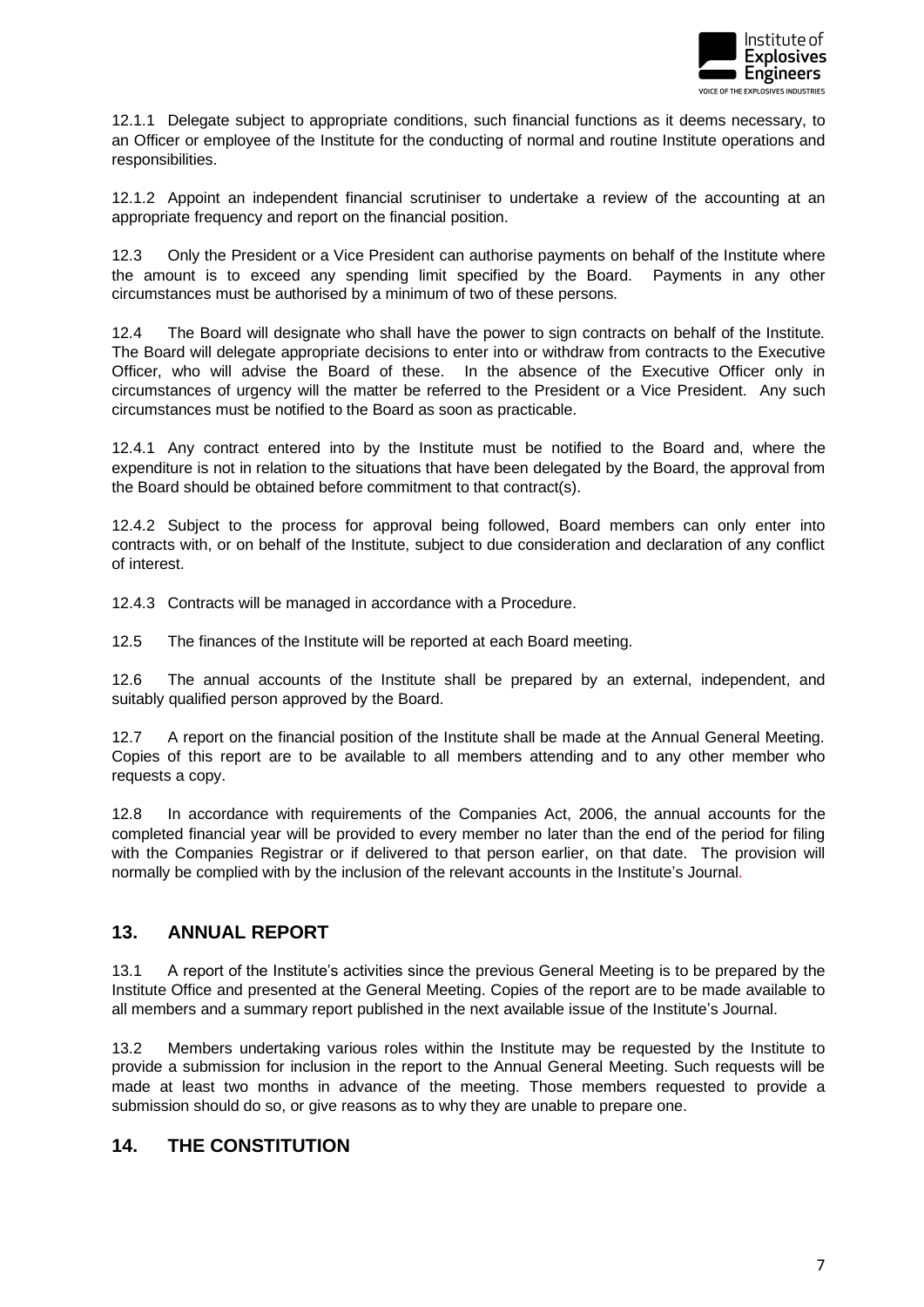

14.1 No addition, alteration or deletion is to be made to an article of the constitution except at a General Meeting.

14.2 Any proposal for an addition, alteration or deletion may be made by any member in writing, and will be considered at the next Board meeting. The Board will determine if any addition, alteration of, or deletion should be adopted, and then put this, with the recommendations of the Board to a members vote at a General Meeting.

14.3 The Institute Office is to make the details of any proposal for an addition, alteration or deletion available to each member at least 14 clear days before the General Meeting at which the proposal is to be voted upon.

14.3.1 The reference to '14 clear days' means the number of days excluding the date the notice of calling was issued and, the day of the meeting the notice refers too. The Institute will not include in that calculation any day which is a Saturday, Sunday or a public holiday or a day on which banking is not conducted in London.

14.4 The Board shall determine any question that may arise concerning the interpretation of the Articles of the Constitution and the opinion of the Board shall be binding.

# <span id="page-11-0"></span>**15. DISSOLUTION**

15.1 The Institute may be dissolved only by the resolution of a General Meeting for which due notice is to have been given. Dissolution shall take effect only following a ballot of all members in which not less than two thirds of the votes returned are in favour of dissolution and subject to votes being received from not less than 75% of current IExpE members with voting rights.

15.2 In the event of dissolution of the Institute, the Board, after settlement of due debts and any other outstanding payments, shall have the power to distribute all remaining assets of the Institute to some organisation with similar aims and objectives, unless some other basis of such realisation and distribution compliant with any provisions required by prevailing company law has been agreed by a General Meeting.